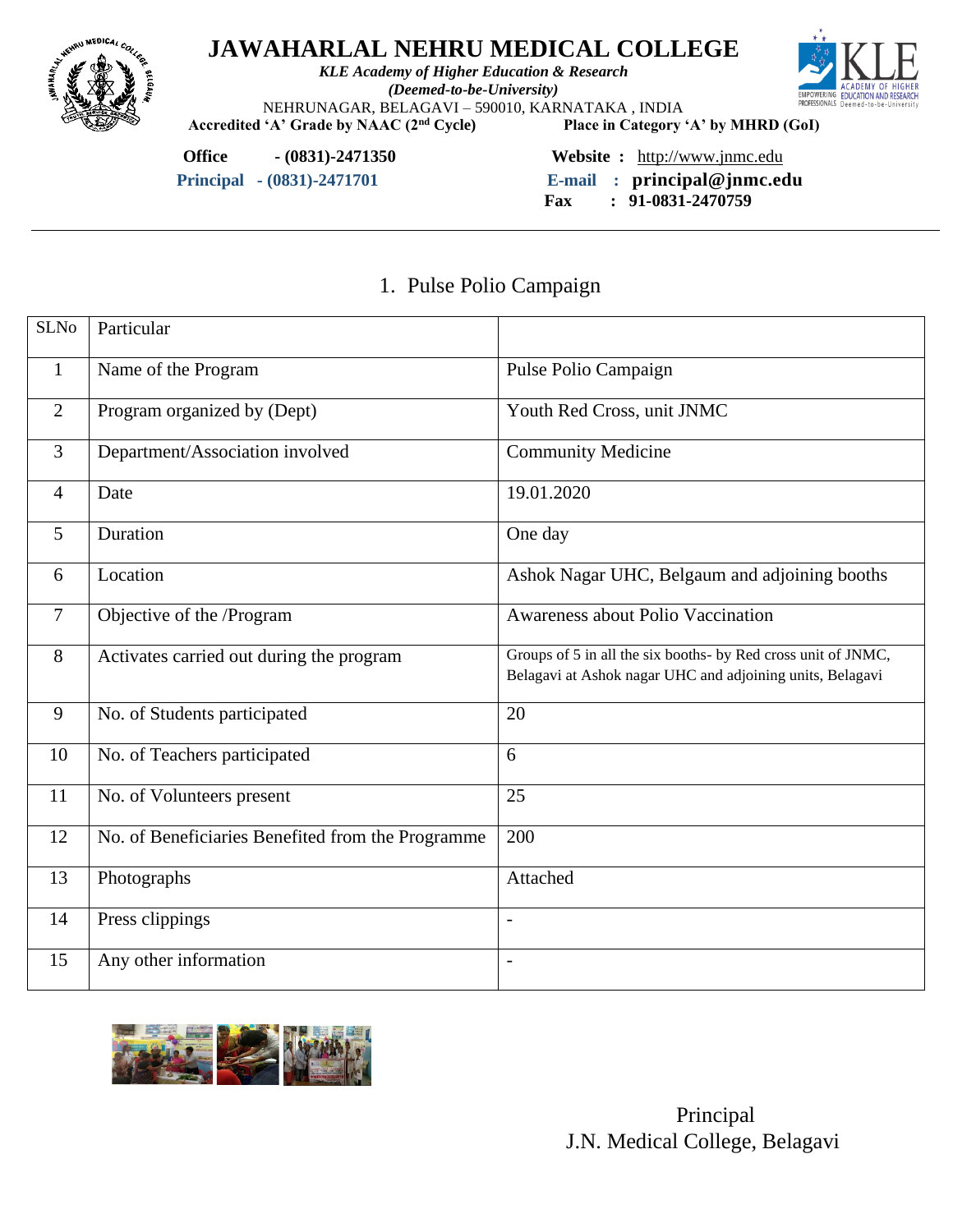

*KLE Academy of Higher Education & Research (Deemed-to-be-University)* NEHRUNAGAR, BELAGAVI – 590010, KARNATAKA, INDIA<br>
'A' Grade by NAAC (2<sup>nd</sup> Cycle) Place in Category 'A' by MHRD (GoI)



Accredited 'A' Grade by NAAC (2<sup>nd</sup> Cycle)

**Office - (0831)-2471350 Website :** [http://www.jnmc.edu](http://www.jnmc.edu/)

 **Principal - (0831)-2471701 E-mail : principal@jnmc.edu Fax : 91-0831-2470759**

2. Back to School

| <b>SLNo</b>    | Particular                                        |                                                                                                                                                                                                                    |
|----------------|---------------------------------------------------|--------------------------------------------------------------------------------------------------------------------------------------------------------------------------------------------------------------------|
| $\mathbf{1}$   | Name of the Program                               | Back to school                                                                                                                                                                                                     |
| $\overline{2}$ | Program organized by (Dept)                       | Youth Red Cross, unit JNMC                                                                                                                                                                                         |
| $\overline{3}$ | Department/Association involved                   | $\frac{1}{2}$                                                                                                                                                                                                      |
| $\overline{4}$ | Date                                              | 06-02-2020                                                                                                                                                                                                         |
| 5              | Duration                                          | One day                                                                                                                                                                                                            |
| 6              | Location                                          | Shaikh Central School, Belagavi                                                                                                                                                                                    |
| 7              | Objective of the /Program                         | Familiarizing to Medical Field                                                                                                                                                                                     |
| 8              | Activates carried out during the program          | Volunteers of JNMC Youth Red Cross Unit and MSAI organized the event<br>for about 113 students to familiarize them with the medical field as well as<br>to advise them how to best navigate the pre medical stage. |
| 9              | No. of Students participated                      | 15                                                                                                                                                                                                                 |
| 10             | No. of Teachers participated                      | 3                                                                                                                                                                                                                  |
| 11             | No. of Volunteers present                         | 8                                                                                                                                                                                                                  |
| 12             | No. of Beneficiaries Benefited from the Programme | $\overline{1}$ 13                                                                                                                                                                                                  |
| 13             | Photographs                                       | Attached                                                                                                                                                                                                           |
| 14             | Press clippings                                   |                                                                                                                                                                                                                    |
| 15             | Any other information                             | $\overline{\phantom{a}}$                                                                                                                                                                                           |



 Principal J.N. Medical College, Belagavi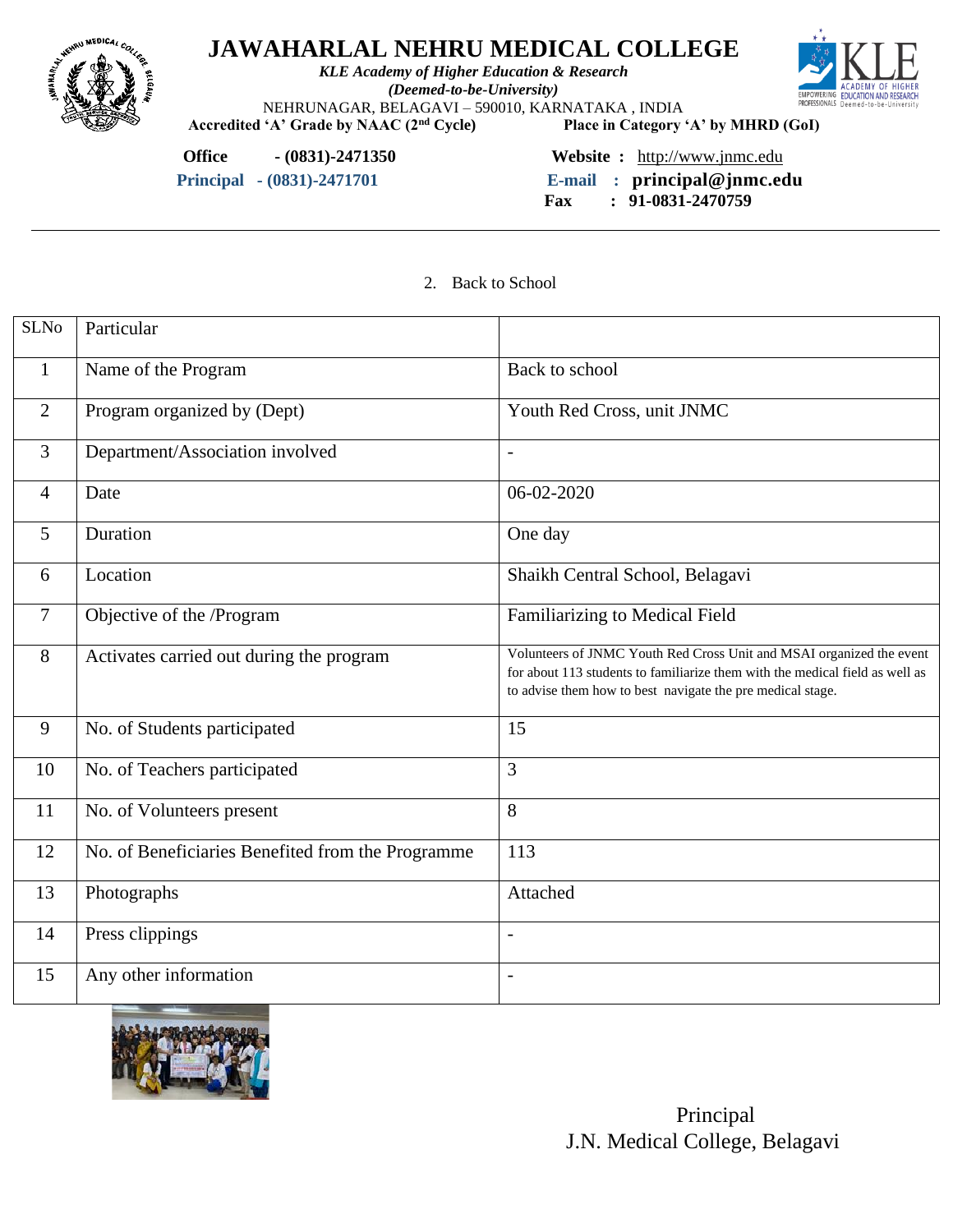

*KLE Academy of Higher Education & Research (Deemed-to-be-University)* NEHRUNAGAR, BELAGAVI – 590010, KARNATAKA, INDIA<br>
'A' Grade by NAAC (2<sup>nd</sup> Cycle) Place in Category 'A' by MHRD (GoI)



Accredited 'A' Grade by NAAC (2<sup>nd</sup> Cycle)

**Office - (0831)-2471350 Website :** [http://www.jnmc.edu](http://www.jnmc.edu/)

 **Principal - (0831)-2471701 E-mail : principal@jnmc.edu**

 **Fax : 91-0831-2470759**

3. Research Methodology

|                | Particular                                        |                                                                                                                                                                                                                         |
|----------------|---------------------------------------------------|-------------------------------------------------------------------------------------------------------------------------------------------------------------------------------------------------------------------------|
| <b>SLNo</b>    |                                                   |                                                                                                                                                                                                                         |
| 1              | Name of the Program                               | <b>Research Methodology</b>                                                                                                                                                                                             |
|                |                                                   |                                                                                                                                                                                                                         |
| $\overline{2}$ | Program organized by (Dept)                       | Youth Red Cross, unit JNMC                                                                                                                                                                                              |
| $\overline{3}$ | Department/Association involved                   | $\overline{a}$                                                                                                                                                                                                          |
| $\overline{4}$ | Date                                              | 10.02.2020                                                                                                                                                                                                              |
| 5              | Duration                                          | One day                                                                                                                                                                                                                 |
| 6              | Location                                          | Jawaharlal Medical College                                                                                                                                                                                              |
| 7              | Objective of the /Program                         | how to conduct a research and its funding and benefits                                                                                                                                                                  |
| 8              | Activates carried out during the program          | Volunteers of JNMC Youth Red Cross Unit and MSAI had an enriching session<br>for about 200 students on how to conduct a research and its funding and benefits.<br>A few Professors briefed on their research experience |
| 9              | No. of Students participated                      | 100                                                                                                                                                                                                                     |
| 10             | No. of Teachers participated                      | 6                                                                                                                                                                                                                       |
| 11             | No. of Volunteers present                         | 10                                                                                                                                                                                                                      |
| 12             | No. of Beneficiaries Benefited from the Programme | 200                                                                                                                                                                                                                     |
| 13             | Photographs                                       | Attached                                                                                                                                                                                                                |
| 14             | Press clippings                                   | $\overline{a}$                                                                                                                                                                                                          |
| 15             | Any other information                             | $\overline{a}$                                                                                                                                                                                                          |

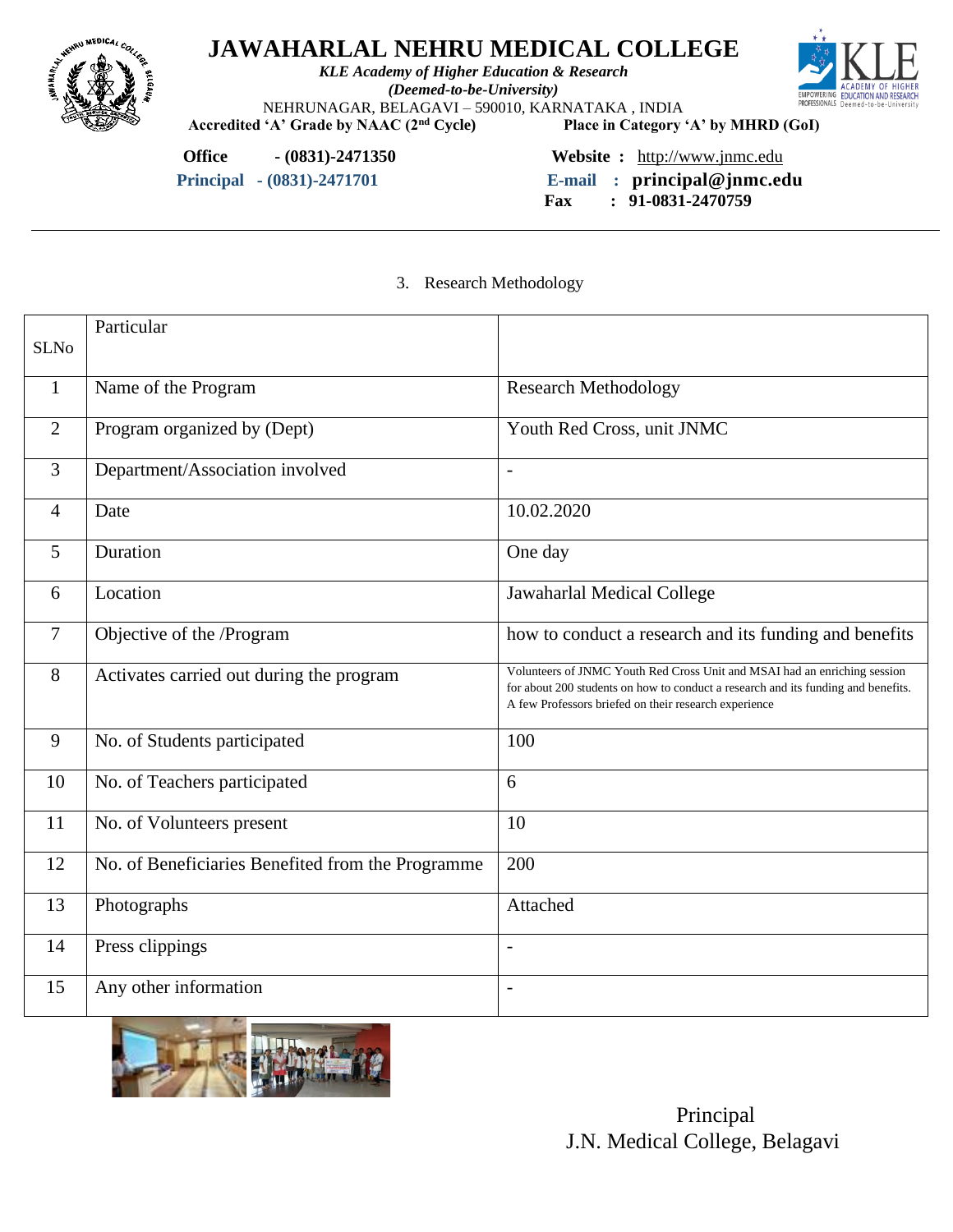

*KLE Academy of Higher Education & Research (Deemed-to-be-University)* NEHRUNAGAR, BELAGAVI – 590010, KARNATAKA, INDIA<br>
'A' Grade by NAAC (2<sup>nd</sup> Cycle) Place in Category 'A' by MHRD (GoI)



Accredited 'A' Grade by NAAC (2<sup>nd</sup> Cycle)

**Office - (0831)-2471350 Website :** [http://www.jnmc.edu](http://www.jnmc.edu/)

 **Principal - (0831)-2471701 E-mail : principal@jnmc.edu**

 **Fax : 91-0831-2470759**

**World Cancer Awareness**

| <b>SLNo</b>    | Particular                                                  |                                                                                                                                                                   |
|----------------|-------------------------------------------------------------|-------------------------------------------------------------------------------------------------------------------------------------------------------------------|
| 1              | Name of the Program                                         | <b>World Cancer Awareness</b>                                                                                                                                     |
| $\overline{2}$ | Program organized by (Dept)                                 | Youth Red Cross, unit JNMC                                                                                                                                        |
| 3              | Department/Association involved                             | $\overline{\phantom{a}}$                                                                                                                                          |
| $\overline{4}$ | Date                                                        | 12.02.2020                                                                                                                                                        |
| 5              | Duration                                                    | One day                                                                                                                                                           |
| 6              | Location                                                    | Gharkul Old Age Home, Benakanhalli                                                                                                                                |
| $\overline{7}$ | Objective of the /Program                                   | Cancer awareness, its contributing and prevention factors.                                                                                                        |
| 8              | Activates carried out during the program                    | World Cancer Awareness, 20 student volunteers from JNMC had an interactive<br>session with the elderly, by Red cross Unit, JNMC. At Old Age Home,<br>Benakanhalli |
| 9              | No. of Students participated                                | 20                                                                                                                                                                |
| 10             | No. of Teachers participated                                | $\overline{2}$                                                                                                                                                    |
| 11             | No. of Volunteers present                                   | 20                                                                                                                                                                |
| 12             | No. of Beneficiaries Benefited from the Programme           | 50                                                                                                                                                                |
| 13             | Photographs                                                 | Attached                                                                                                                                                          |
| 14             | Press clippings                                             | $\overline{a}$                                                                                                                                                    |
| 15             | Any other information<br><b>SALES COMPANY AND RESIDENCE</b> | $\overline{\phantom{a}}$                                                                                                                                          |

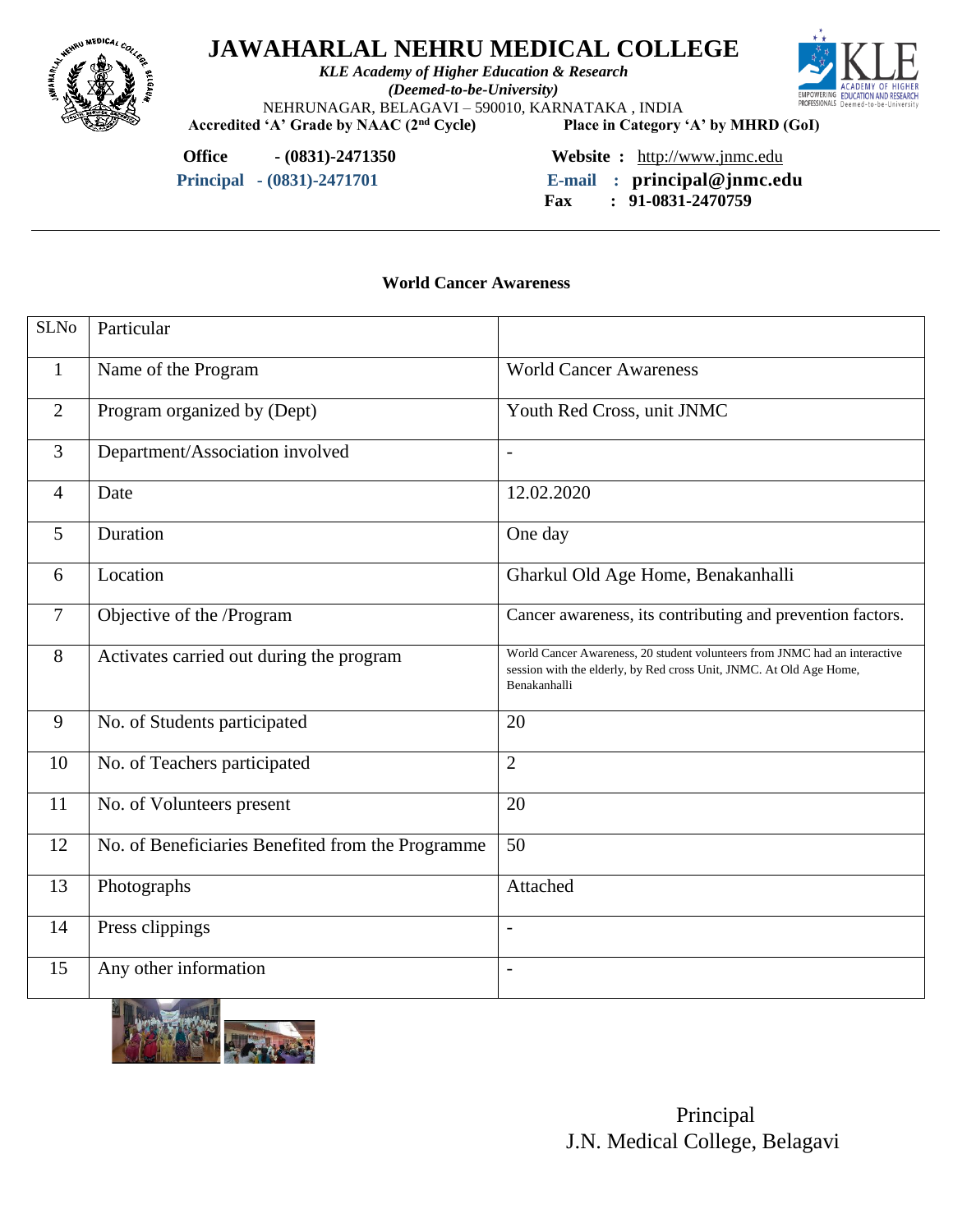

*KLE Academy of Higher Education & Research (Deemed-to-be-University)* NEHRUNAGAR, BELAGAVI – 590010, KARNATAKA, INDIA<br>
'A' Grade by NAAC (2<sup>nd</sup> Cycle) Place in Category 'A' by MHRD (GoI)



Accredited 'A' Grade by NAAC (2<sup>nd</sup> Cycle)

**Office - (0831)-2471350 Website :** [http://www.jnmc.edu](http://www.jnmc.edu/)

 **Principal - (0831)-2471701 E-mail : principal@jnmc.edu**

 **Fax : 91-0831-2470759**

### **Sexual and Reproductive Health Awareness**

| <b>SLNo</b>    | Particular                                        |                                                                                                                                                                                                        |
|----------------|---------------------------------------------------|--------------------------------------------------------------------------------------------------------------------------------------------------------------------------------------------------------|
| 1              | Name of the Program                               | <b>Sexual and Reproductive Health Awareness</b>                                                                                                                                                        |
| $\overline{2}$ | Program organized by (Dept)                       | Youth Red Cross, unit JNMC                                                                                                                                                                             |
| 3              | Department/Association involved                   | $\overline{\phantom{a}}$                                                                                                                                                                               |
| 4              | Date                                              | 14.02.2020                                                                                                                                                                                             |
| 5              | Duration                                          | One day                                                                                                                                                                                                |
| 6              | Location                                          | Kranthiveera Sangolli Rayanna Residential Secondary School                                                                                                                                             |
| 7              | Objective of the /Program                         | To make the students aware of good and bad touch, menstrual, reproductive hygiene and<br>pubertal changes in both males and females. The event was conducted for the students of<br>class 8th and 9th. |
| 8              | Activates carried out during the program          | Sexual and Reproductive Health Awareness, The event was conducted for the students of<br>class 8th and 9th by Red cross unit, JNMC. At Kranthiveera Sangolli Rayanna Residential<br>Secondary School   |
| 9              | No. of Students participated                      | 15                                                                                                                                                                                                     |
| 10             | No. of Teachers participated                      | $\overline{2}$                                                                                                                                                                                         |
| 11             | No. of Volunteers present                         | 15                                                                                                                                                                                                     |
| 12             | No. of Beneficiaries Benefited from the Programme | 200                                                                                                                                                                                                    |
| 13             | Photographs                                       | Attached                                                                                                                                                                                               |
| 14             | Press clippings                                   | $\overline{\phantom{a}}$                                                                                                                                                                               |
| 15             | Any other information                             | $\overline{\phantom{a}}$                                                                                                                                                                               |

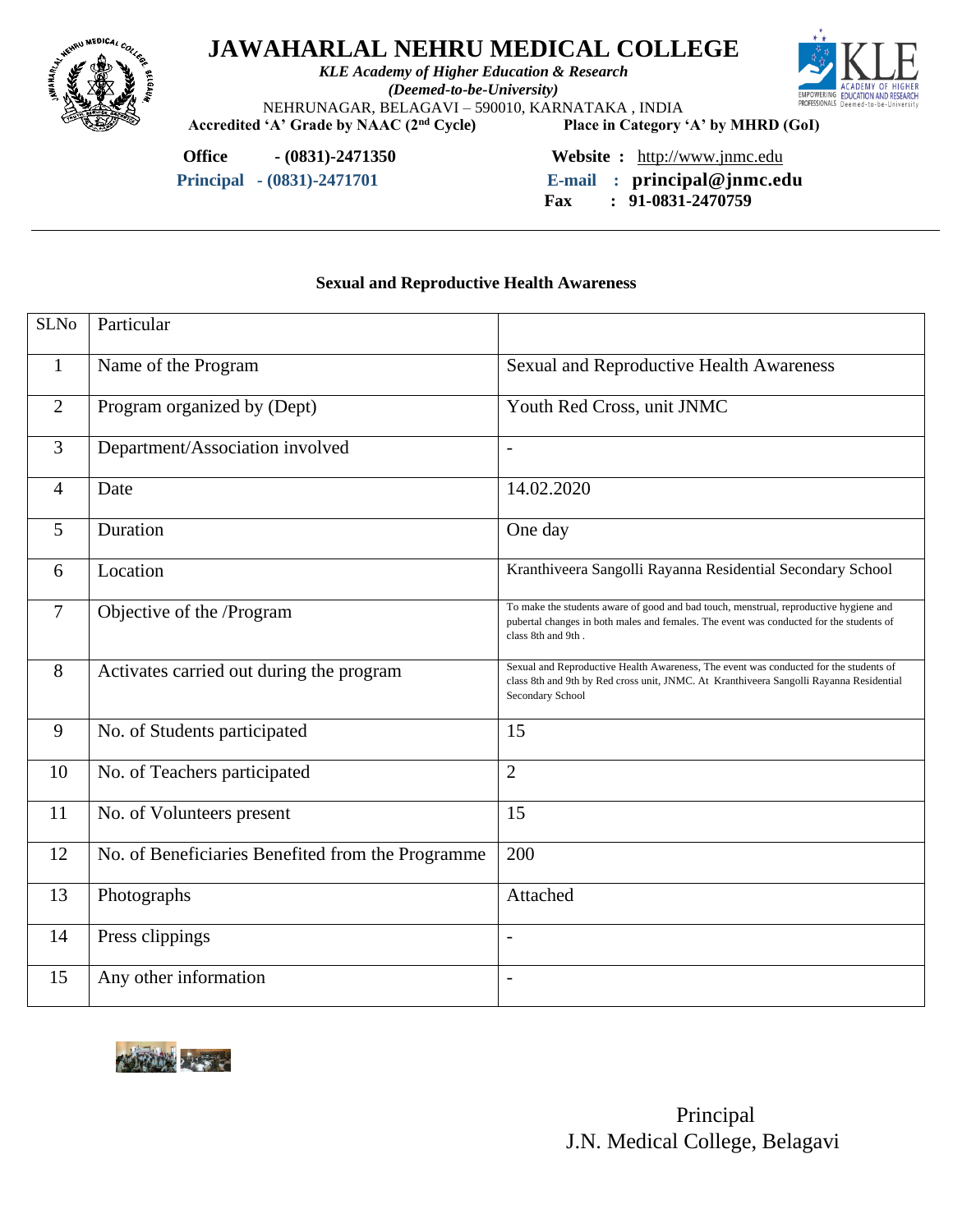

*KLE Academy of Higher Education & Research (Deemed-to-be-University)* NEHRUNAGAR, BELAGAVI – 590010, KARNATAKA , INDIA



**Accredited 'A' Grade by NAAC (2nd Cycle) Place in Category 'A' by MHRD (GoI)**

**Office - (0831)-2471350 Website :** [http://www.jnmc.edu](http://www.jnmc.edu/)

 **Principal - (0831)-2471701 E-mail : principal@jnmc.edu**

 **Fax : 91-0831-2470759**

#### **National blood donation day camp**

| <b>SLNo</b>    | Particular                                        |                                                                                                                                                                                                                                                                                                     |
|----------------|---------------------------------------------------|-----------------------------------------------------------------------------------------------------------------------------------------------------------------------------------------------------------------------------------------------------------------------------------------------------|
| 1              | Name of the Program                               | National blood donation day camp                                                                                                                                                                                                                                                                    |
| $\overline{2}$ | Program organized by (Dept)                       | Youth Red Cross, unit JNMC                                                                                                                                                                                                                                                                          |
| 3              | Department/Association involved                   | $\overline{\phantom{a}}$                                                                                                                                                                                                                                                                            |
| 4              | Date                                              | 22.02.2020                                                                                                                                                                                                                                                                                          |
| 5              | Duration                                          | One day                                                                                                                                                                                                                                                                                             |
| 6              | Location                                          | Blood bank, KLE Hospital                                                                                                                                                                                                                                                                            |
| $\overline{7}$ | Objective of the /Program                         | Centenary Year of Red Cross Society was Celebrated as Nation Wide Blood<br>Donation Camp                                                                                                                                                                                                            |
| 8              | Activates carried out during the program          | The Youth Red Cross Unit of J.N. Medical College, Belagavi organized the Blood Donation Camp at KLES<br>Dr Prabhakar Kore Hospital and Medical Research Centre, Belagavi. A total of 54 Students donated blood<br>for a noble cause. Certificate of Appreciation was given to all the blood donors. |
| 9              | No. of Students participated                      | 20                                                                                                                                                                                                                                                                                                  |
| 10             | No. of Teachers participated                      | 6                                                                                                                                                                                                                                                                                                   |
| 11             | No. of Volunteers present                         | 54                                                                                                                                                                                                                                                                                                  |
| 12             | No. of Beneficiaries Benefited from the Programme | $\overline{a}$                                                                                                                                                                                                                                                                                      |
| 13             | Photographs                                       | Attached                                                                                                                                                                                                                                                                                            |
| 14             | Press clippings                                   | Attached                                                                                                                                                                                                                                                                                            |
| 15             | Any other information                             | $\overline{\phantom{0}}$                                                                                                                                                                                                                                                                            |



The Youth Red Cross Unit of J.N. Medical College, Belagavi organized the Blood Donation Camp at KLES Dr Prabhakar Kore Hospital and Medical Research Centre, Belagavi. A total of 54 Students donated blood for a noble cause. Certificate of Appreciation was given to all the blood donors.

> Principal J.N. Medical College, Belagavi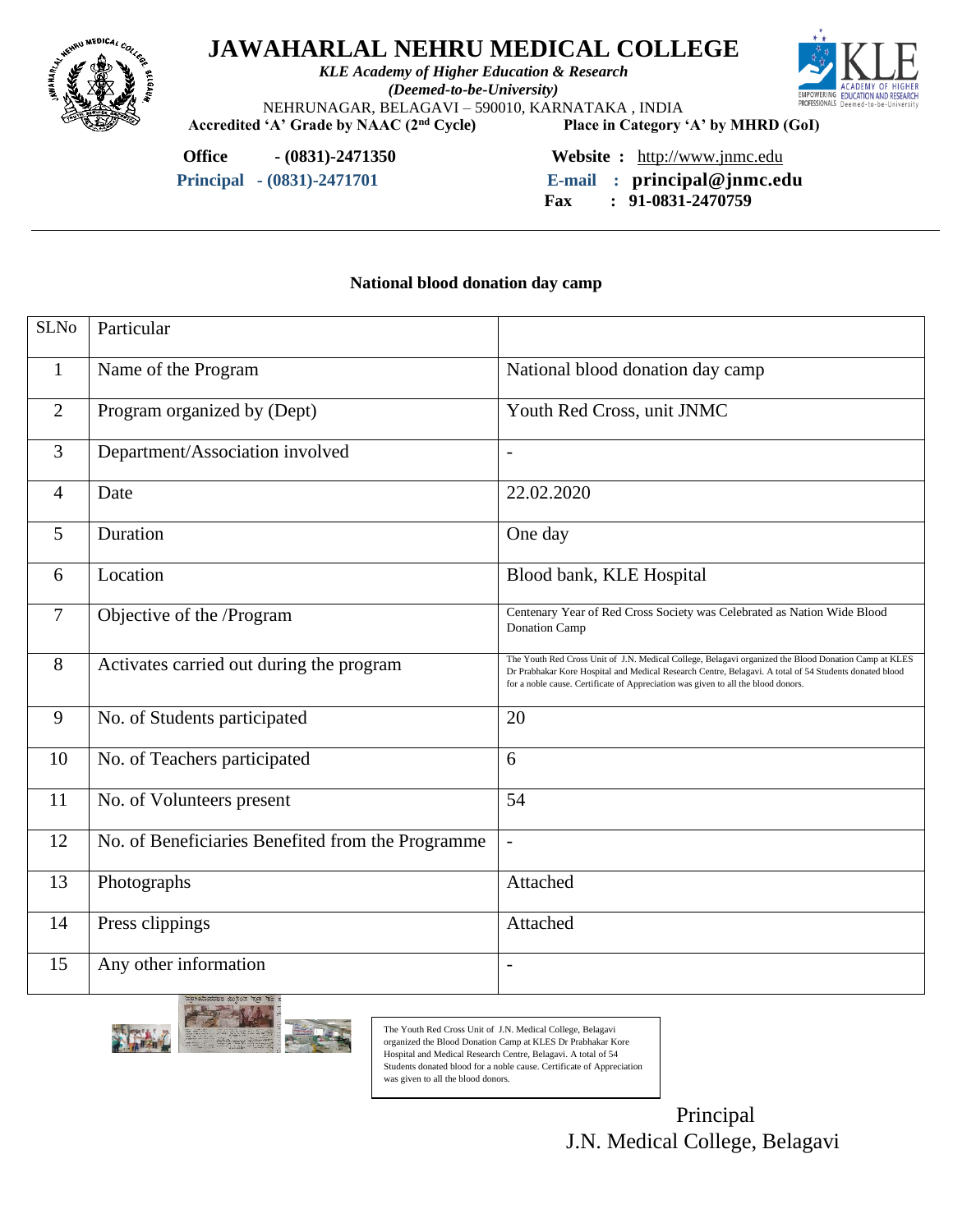

*KLE Academy of Higher Education & Research (Deemed-to-be-University)* NEHRUNAGAR, BELAGAVI – 590010, KARNATAKA, INDIA<br>
'A' Grade by NAAC (2<sup>nd</sup> Cycle) Place in Category 'A' by MHRD (GoI)



Accredited 'A' Grade by NAAC (2<sup>nd</sup> Cycle)

**Office - (0831)-2471350 Website :** [http://www.jnmc.edu](http://www.jnmc.edu/)

 **Principal - (0831)-2471701 E-mail : principal@jnmc.edu Fax : 91-0831-2470759**

### **Fund Raising for Humanity Welfare Council**

| <b>SLNo</b>    | Particular                                        |                                                                                                                                                                                                            |
|----------------|---------------------------------------------------|------------------------------------------------------------------------------------------------------------------------------------------------------------------------------------------------------------|
| 1              | Name of the Program                               | Fund Raising for Humanity Welfare Council                                                                                                                                                                  |
| $\overline{2}$ | Program organized by (Dept)                       | Youth Red Cross, unit JNMC                                                                                                                                                                                 |
| 3              | Department/Association involved                   | $\blacksquare$                                                                                                                                                                                             |
| 4              | Date                                              | 26.02.2020                                                                                                                                                                                                 |
| 5              | Duration                                          | One day                                                                                                                                                                                                    |
| 6              | Location                                          | JNMC, Belagavi                                                                                                                                                                                             |
| $\overline{7}$ | Objective of the /Program                         | Fundraising Campaign for needy.                                                                                                                                                                            |
| 8              | Activates carried out during the program          | A fundraising campaign was done by volunteers of Red Cross Unit of JNMC to collect funds<br>to aid the Humanity Welfare Council. Rs. 5000 was collected and donated to benefit the<br>needy, JNMC Belagavi |
| 9              | No. of Students participated                      | 5                                                                                                                                                                                                          |
| 10             | No. of Teachers participated                      | $\overline{2}$                                                                                                                                                                                             |
| 11             | No. of Volunteers present                         | 5                                                                                                                                                                                                          |
| 12             | No. of Beneficiaries Benefited from the Programme | 20                                                                                                                                                                                                         |
| 13             | Photographs                                       | Attached                                                                                                                                                                                                   |
| 14             | Press clippings                                   | ۰                                                                                                                                                                                                          |
| 15             | Any other information                             | $\overline{\phantom{a}}$                                                                                                                                                                                   |

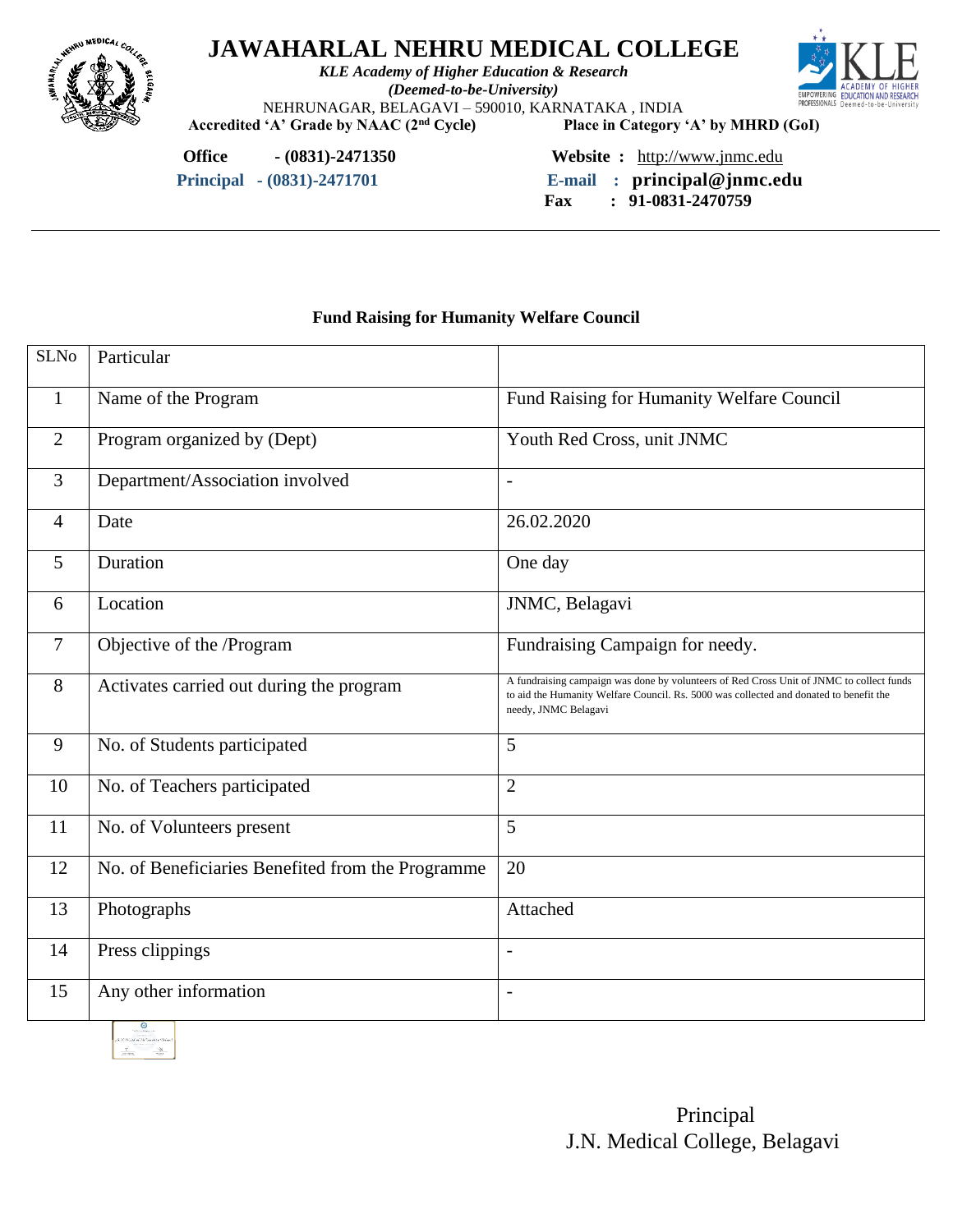

*KLE Academy of Higher Education & Research (Deemed-to-be-University)* NEHRUNAGAR, BELAGAVI – 590010, KARNATAKA, INDIA<br>
'A' Grade by NAAC (2<sup>nd</sup> Cycle) Place in Category 'A' by MHRD (GoI)



Accredited 'A' Grade by NAAC (2<sup>nd</sup> Cycle)

**Office - (0831)-2471350 Website :** [http://www.jnmc.edu](http://www.jnmc.edu/)

 **Principal - (0831)-2471701 E-mail : principal@jnmc.edu**

 **Fax : 91-0831-2470759**

### **Online Photography and Short Film Competition**

| <b>SLNo</b>    | Particular                                           |                                                                                                                      |
|----------------|------------------------------------------------------|----------------------------------------------------------------------------------------------------------------------|
| $\mathbf{1}$   | Name of the Program                                  | Online photography and short film competition                                                                        |
| 2              | Program organized by (Dept)                          | Youth Red Cross, unit JNMC                                                                                           |
| 3              | Department/Association involved                      | $\overline{\phantom{0}}$                                                                                             |
| $\overline{4}$ | Date                                                 | April, 2020                                                                                                          |
| $\mathfrak{S}$ | Duration                                             | One day                                                                                                              |
| 6              | Location                                             | Ashok Nagar UHC, Belgaum and adjoining booths                                                                        |
| $\overline{7}$ | Objective of the /Program                            | To keep the students active and still knowledgable,<br>with awareness during this pandemic times.                    |
| 8              | Activates carried out during the program             | Online photography and short film competition was 'Psychological Aid:<br>Supporting yourself and others During covid |
| 9              | No. of Students participated                         | 250                                                                                                                  |
| 10             | No. of Teachers participated                         | $\overline{2}$                                                                                                       |
| 11             | No. of Volunteers present                            | $\overline{2}$                                                                                                       |
| 12             | No. of Beneficiaries Benefited from the<br>Programme | 250                                                                                                                  |
| 13             | Photographs                                          | $\overline{\phantom{a}}$                                                                                             |
| 14             | Press clippings                                      | $\overline{a}$                                                                                                       |
| 15             | Any other information                                | $\overline{\phantom{0}}$                                                                                             |